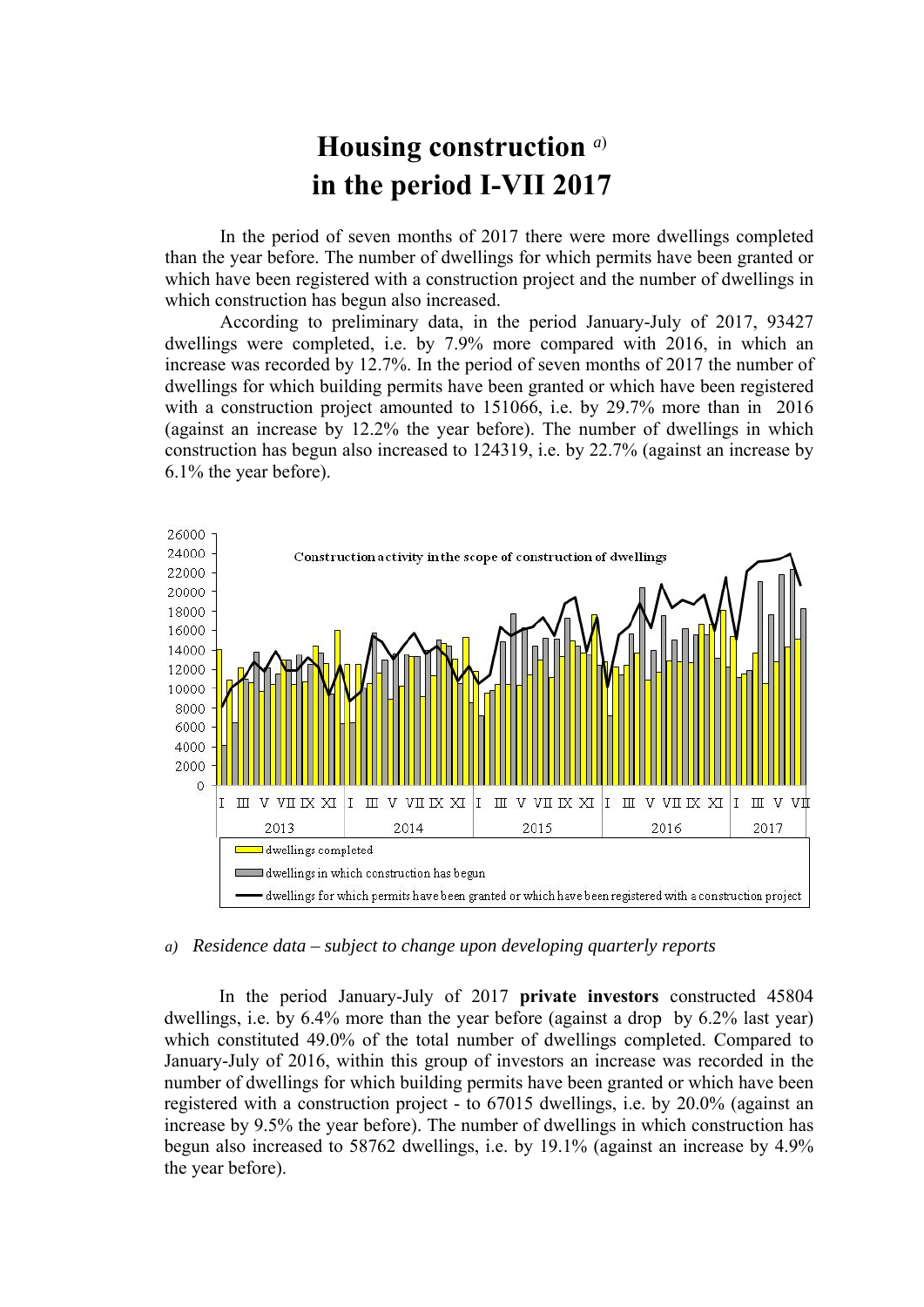**Developers**, in the period of seven months of 2017, completed 45216 dwellings (which constituted 48.4% of the total number of dwellings completed), i.e. by 10.0% more than in 2016, when an increase was recorded by 42.5%. Investors who build for sale or rent received building permits for 80191 dwellings, i.e. by 39.0% more than the year before (when an increase was recorded by 12.4%). The number of dwellings in which construction has begun also increased to 62967 dwellings, i.e. by 28.2% (against an increase by 4.8% the year before).

**Housing cooperatives** in the period of seven months of 2017 completed 869 dwellings against 1207 dwellings the year before. The number of dwellings in which construction has begun decreased to 1211 against 1685 dwellings the year before, while the number of dwellings for which building permits have been granted increased to 1039 against 718 dwellings the year before.

**Other investors** (public building society, municipal, and company construction) in the period of seven months of 2017 completed 1538 dwellings against 1281 dwellings the year before, of which in public building society construction - 957 dwellings were completed against 568 dwellings last year, in municipal – 522 dwellings against 665 dwellings and in company construction – 59 dwellings against 48 dwellings the year before. The number of dwellings for which building permits have been granted increased to 2821 against 2236 dwellings the year before and the number of dwellings in which construction has begun increased – to 1379 against 1185 dwellings last year.

In the period of seven months of 2017, an increase in **the number of dwellings completed** was recorded in thirteen voivodships, including the most substantial one in Pomorskie – by 43.7% (8160 dwellings), Warmińsko-Mazurskie– by 27.4% (2884) and Wielkopolskie – by  $24.2\%$  (9964). A decrease in the number of dwellings completed was recorded in three voivodships: in Mazowieckie – by 10.7% (17881), Opolskie – by 5.1% (878) and Dolnośląskie – by 4.9% (8782).

In the period of seven months of 2017, an increase in the number of **dwellings for which permits have been granted or which have been registered with a construction project** was recorded in fourteen voivodships, of which the highest in Zachodniopomorskie - to 7945 dwellings (4764 the year before), Warmińsko-Mazurskie – to 4493 dwellings (2769 the year before) and Małopolskie – to 15069 dwellings (10135 the year before) A decrease in the number of permits or registrations with a construction project was recorded only in two voivodships: Opolskie – by 10.9% and Lubelskie – by 3.5%. There were 32334 dwellings for which permits have been granted or which have been registered with a construction project in Mazowieckie voivodship i.e. by 31.4% more than the year before.

An increase in the number of **dwellings in which construction has begun** in January- July of 2017 was noticed in all voivodships, of which the highest in Warmińsko-Mazurskie - to 2977 dwellings (1979 the year before), Pomorskie to 12944 dwellings (8950 the year before) and Podlaskie – to 3130 dwellings (2295 the year before). There were 24720 dwellings in which construction has begun in Mazowieckie voivodship i.e. by 15.1% more than the year before.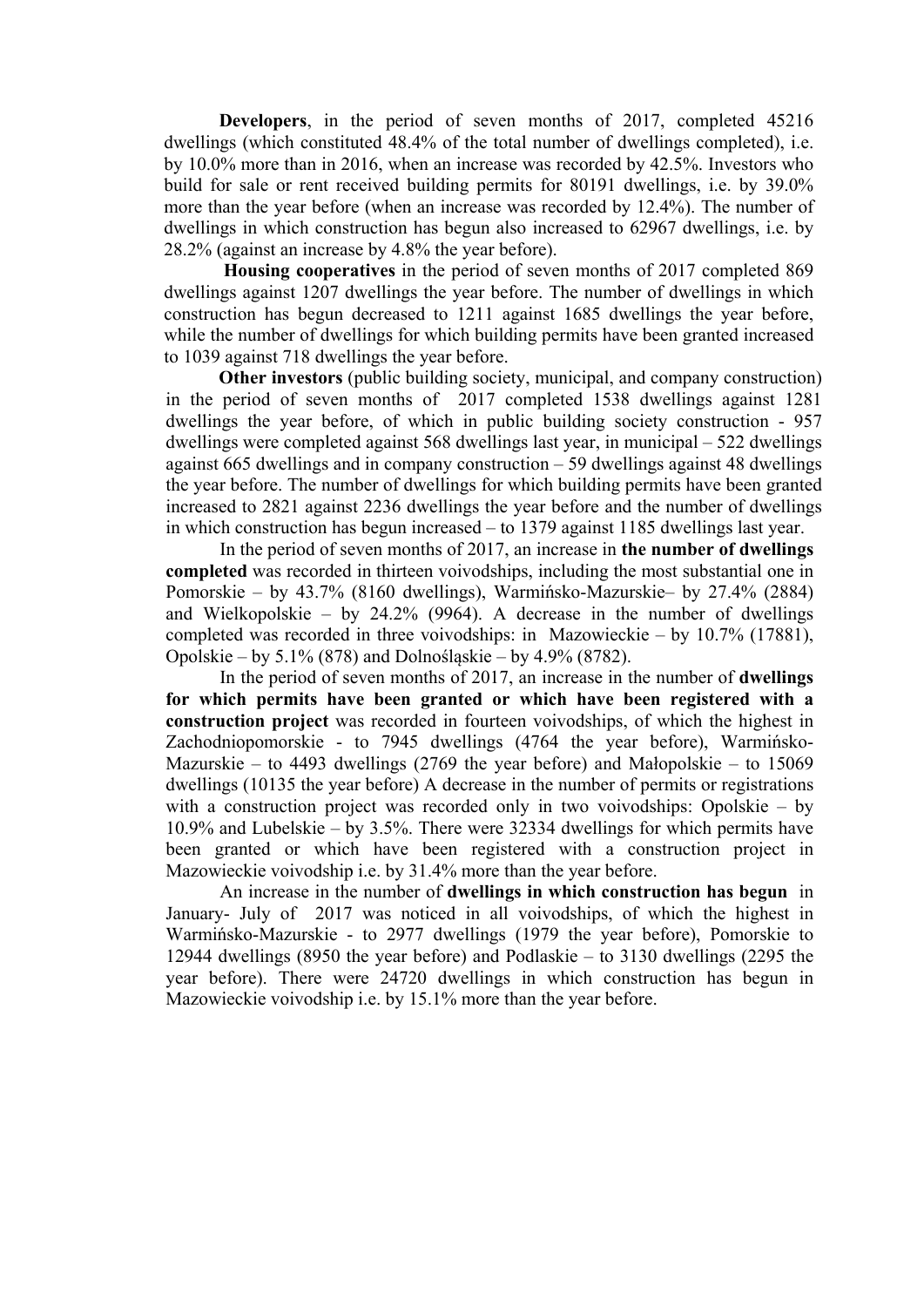|                                                                                                            | 2017       |                            |                     |         |                           |
|------------------------------------------------------------------------------------------------------------|------------|----------------------------|---------------------|---------|---------------------------|
| <b>Forms</b><br>of construction                                                                            | <b>VII</b> |                            |                     | $I-VII$ |                           |
|                                                                                                            | number     | <b>VII</b><br>$2016 = 100$ | VI<br>$2017 = 100$  | number  | $I - VII$<br>$2016 = 100$ |
| <b>Dwellings completed</b>                                                                                 |            |                            |                     |         |                           |
|                                                                                                            | 15151      | 117.6                      | 105.4               | 93427   | 107.9                     |
|                                                                                                            | 6365       | 105.4                      | 98.8                | 45804   | 106.4                     |
| For sale or rent                                                                                           | 7793       | 123.0                      | 100.4               | 45216   | 110.0                     |
| Cooperative                                                                                                | 110        | 57.6                       | more than<br>2-fold | 869     | 72.0                      |
|                                                                                                            | 883        | nearly<br>3-fold           | more than<br>7-fold | 1538    | 120.1                     |
| Dwellings in which construction has begun                                                                  |            |                            |                     |         |                           |
|                                                                                                            | 18283      | 121.6                      | 81.8                | 124319  | 122.7                     |
| Private                                                                                                    | 8821       | 114.8                      | 88.3                | 58762   | 119.1                     |
| For sale or rent                                                                                           | 9181       | 141.7                      | 76.8                | 62967   | 128.2                     |
| Cooperative                                                                                                | 151        | 25.0                       | 129.1               | 1211    | 71.9                      |
|                                                                                                            | 130        | 49.1                       | 42.1                | 1379    | 116.4                     |
| Dwellings for which permits have been granted or which have been registered with a<br>construction project |            |                            |                     |         |                           |
|                                                                                                            | 20649      | 112.6                      | 85.9                | 151066  | 129.7                     |
| Private                                                                                                    | 10674      | 115.6                      | 102.2               | 67015   | 120.0                     |
| For sale or rent                                                                                           | 9049       | 107.6                      | 68.7                | 80191   | 139.0                     |
| Cooperative.                                                                                               | 170        | 66.1                       | 136.0               | 1039    | 144.7                     |
|                                                                                                            | 756        | nearly<br>2-fold           | more than<br>2-fold | 2821    | 126.2                     |

*b) company, municipal, public building society.*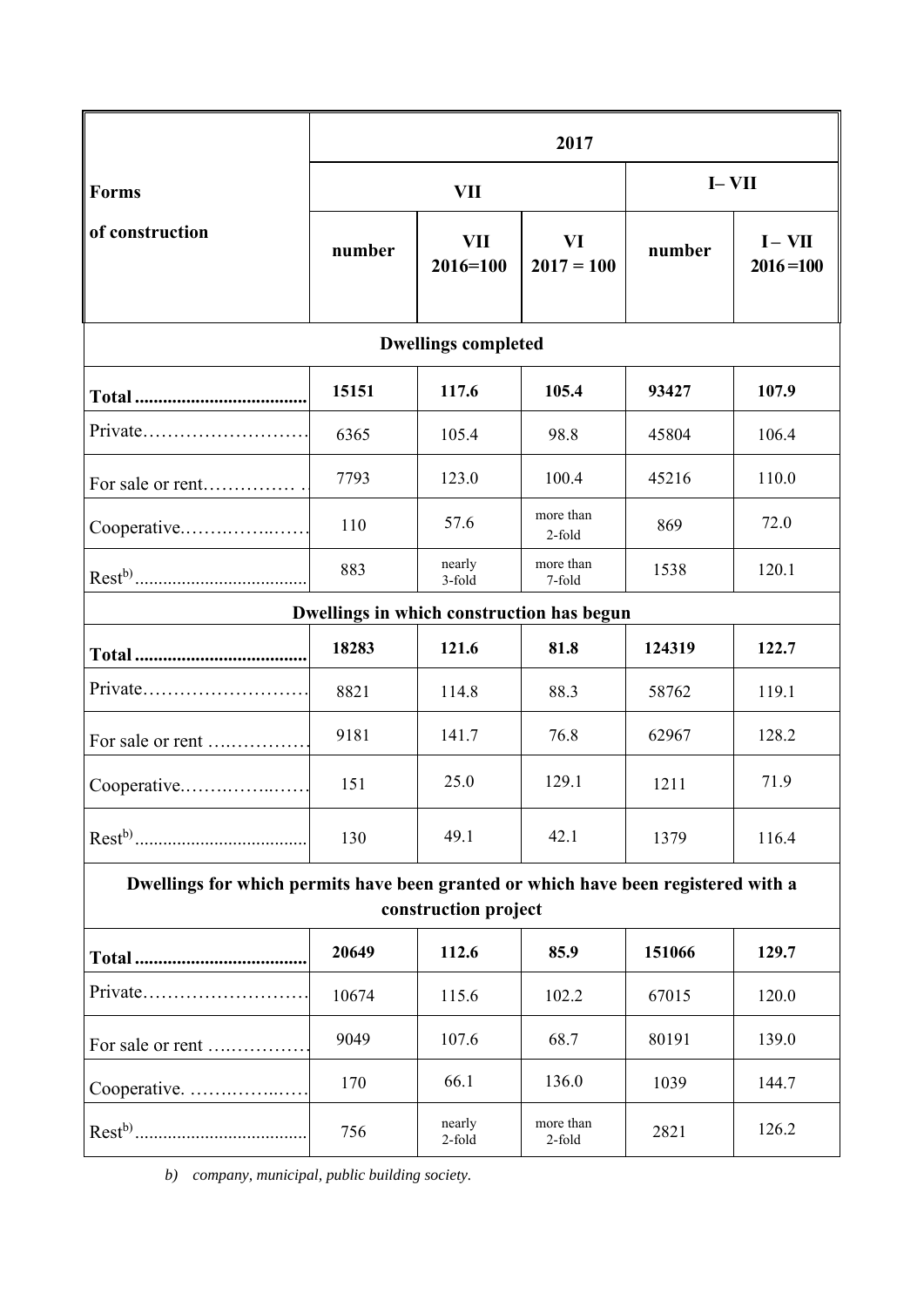